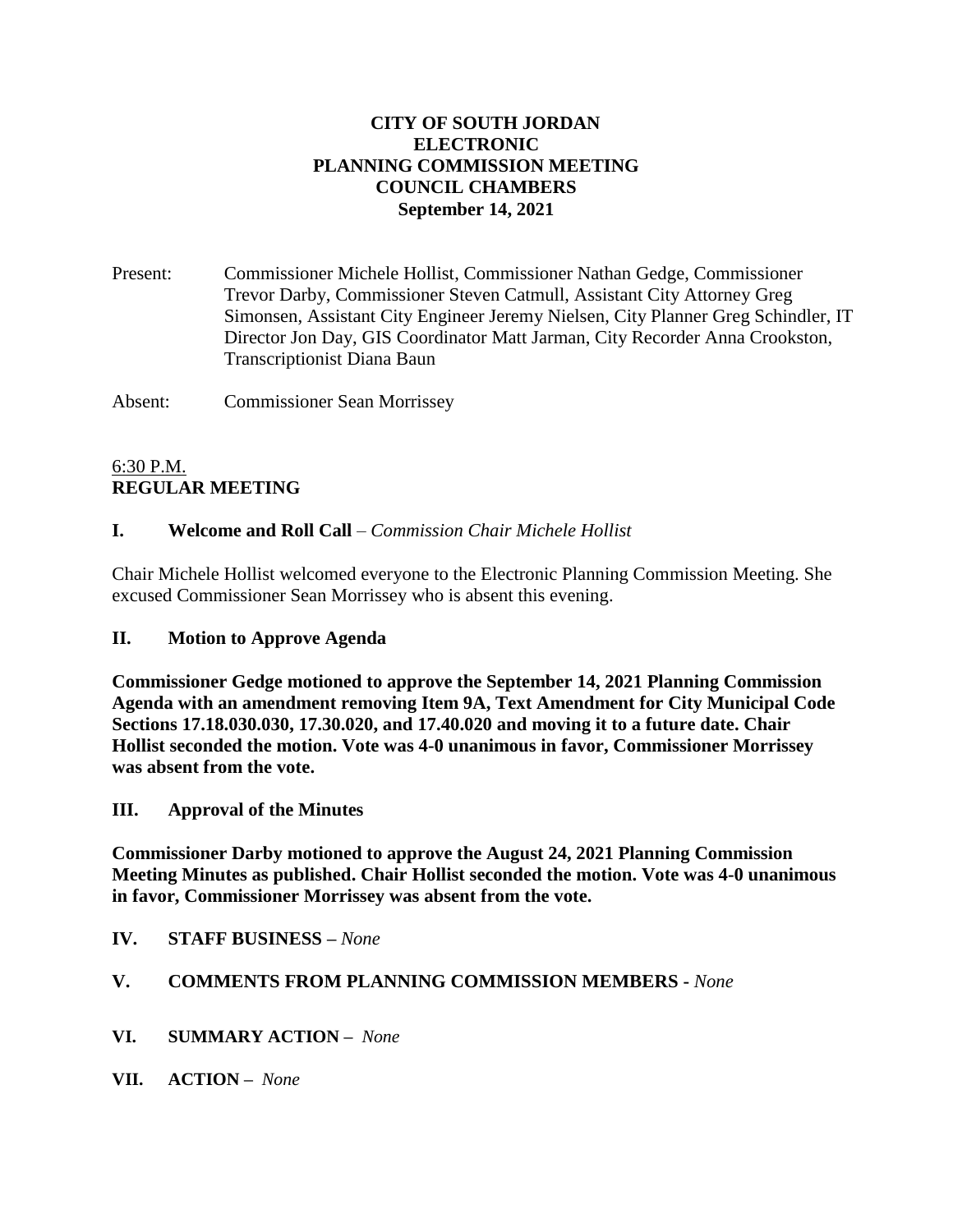#### **VIII. ADMINISTRATIVE PUBLIC HEARINGS –**

#### **A. DAYBREAK VILLAGE 7 PLAT 3 AMENDED, SUBDIVISION AMENDMENT**

Location: Lots 358-363 and Lots 369 File No: PLPLA202100192 Applicant: Daybreak Communities

City Planner Greg Schindler reviewed background information from the Staff Report.

Chair Michele Hollist asked if the net drainage area is the same, just shifted.

Planner Schindler said yes, the area is just being shifted but is still the same size.

Chair Hollist asked why they would do an easement access instead of adjusting the lot lines so each lot has half.

Planner Schindler said he's not sure why they made that choice here, but he believes they just forgot about this access easement on this subdivision when they made the original plans. This way both lots will have access to the 20 foot wide space and have enough space to back out.

Chair Hollist opened the hearing to public comment, there were no comments so public comments were closed.

**Commissioner Gedge motioned to recommend File No. PLPLA202100192, Amending the Subdivision Amendment for Daybreak Village 7 Plat 3 as presented. Chair Hollist seconded the motion. Roll Call Vote was 4-0, unanimous in favor. Commissioner Morrissey was absent from the vote.**

#### **X. OTHER BUSINESS** –

#### **A. PLANNING COMMISSION TRAINING**

Presenter: Greg Simonsen, Assistant City Attorney

Assistant City Attorney Greg Simonsen reviewed prepared training presentation (Attachment A).

City Planner Greg Schindler discussed the next Planning Commission agenda. There will be five items, one administrative item and four legislative items including two text amendments and two potentially controversial rezoning applications.

#### **ADJOURNMENT**

**Commissioner Gedge motioned to adjourn the September 14, 2021 Planning Commission meeting. Chair Hollist seconded the motion, vote was unanimous in favor. Commissioner Morrissey was absent from the vote.**

The September 14, 2021 Planning Commission Meeting adjourned at 7:48 p.m.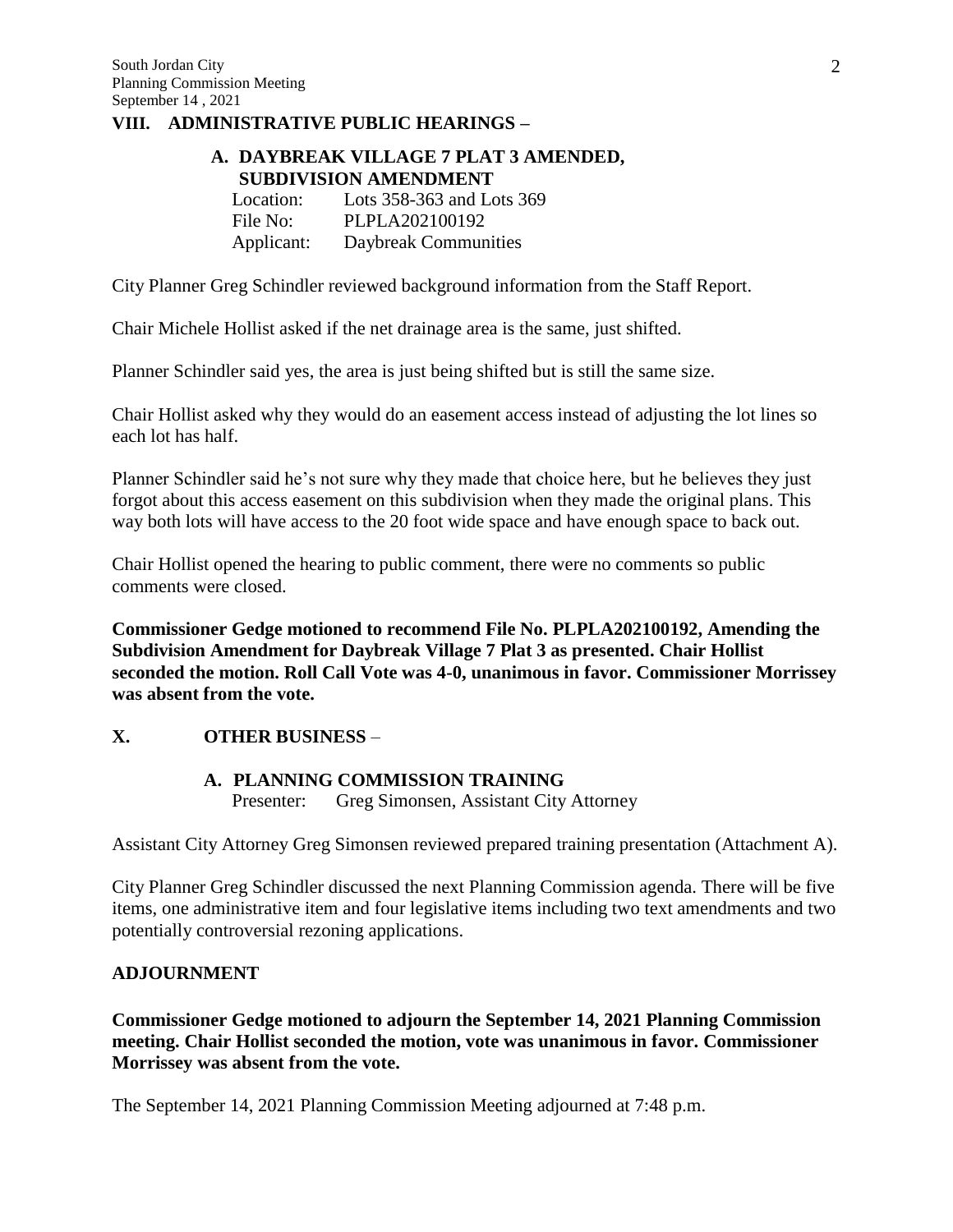**This is a true and correct copy of the September 14, 2021 Planning Commission minutes, which were approved on September 28, 2021. Cindy Valdez Deputy Recorder.**

Meeting minutes were prepared by Deputy Recorder Cindy Valdez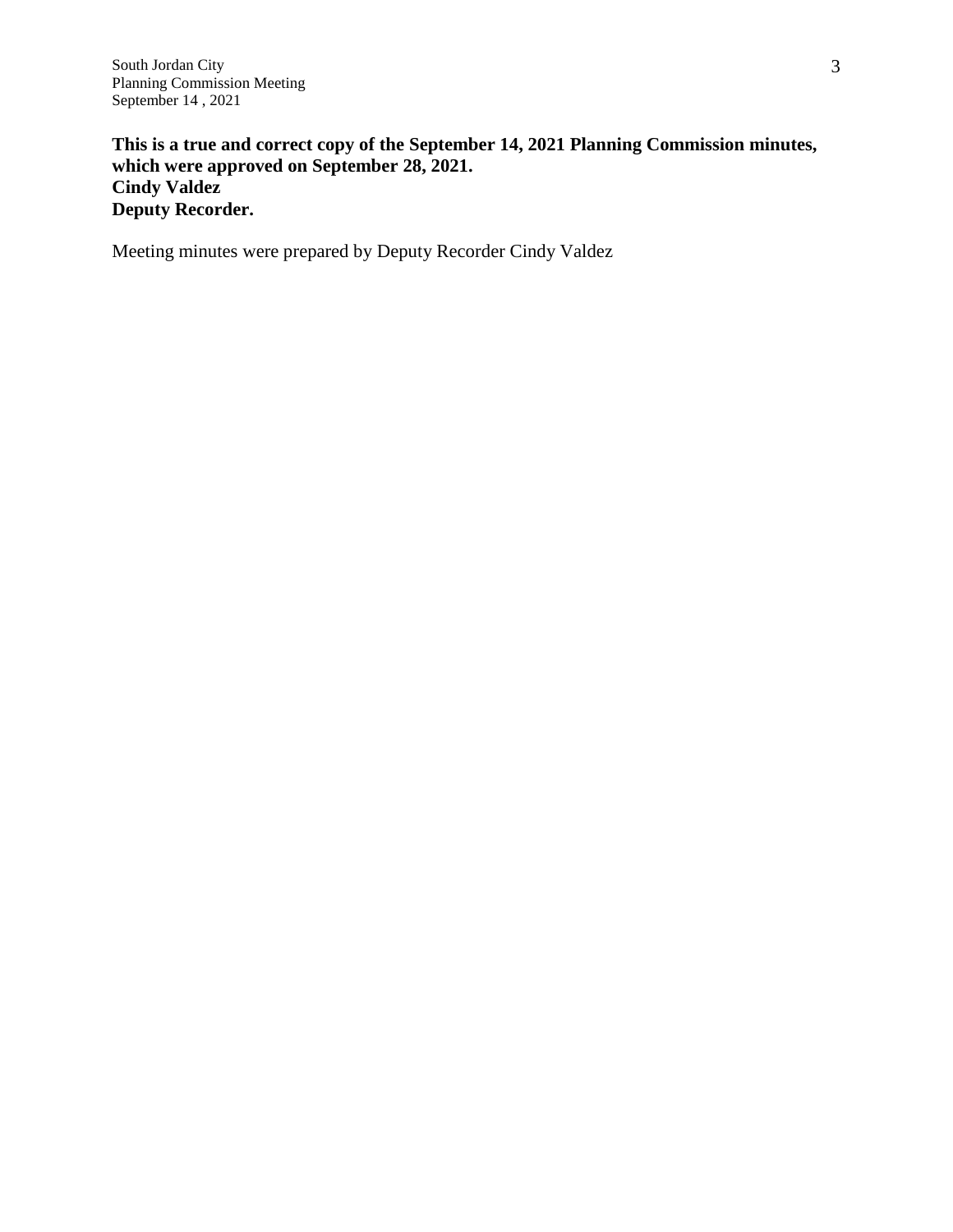### PLANNING COMMISSION TRAINING REQUIREMENTS 10-9A-302 (6)

- Four hours training annually.
- One hour of this must be on general powers and duties under Title 10, Chapter 9a, of LUDMA
- Three hours annual training on land use which may include:
- Appeals and variances.
- Conditional Use Permits
- Exactions
- Impact Fees
- Vested Rights
- Subdivision Regulation
- Land use Referenda
- Property Rights
- Real Estate Procedures and financing
- Zoning
- Drafting ordinances and code that complies with statute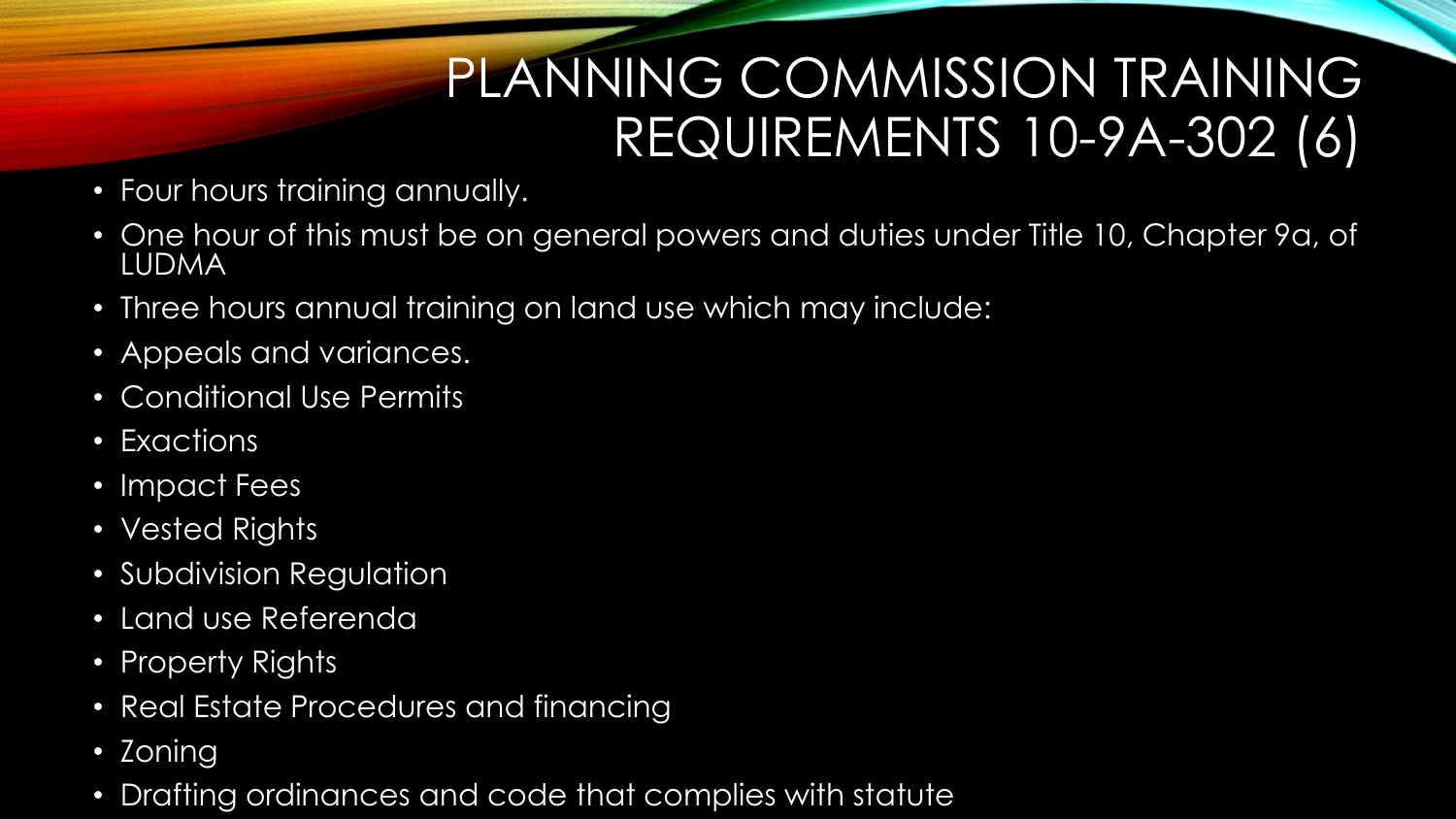### PLANNING COMMISSION TRAINING REQUIREMENTS (CONTINUED)

- A newly appointed planning commission member may not participate in a public meeting until he/she has completed the hour training on general powers and duties.
- A planning commission member may qualify for one completed hour of training if the member attends, as an appointed member, 12 Planning Commission meetings in a year.
- For each Commissioner a municipality "shall" monitor compliance and maintain a record at the end of each calendar year.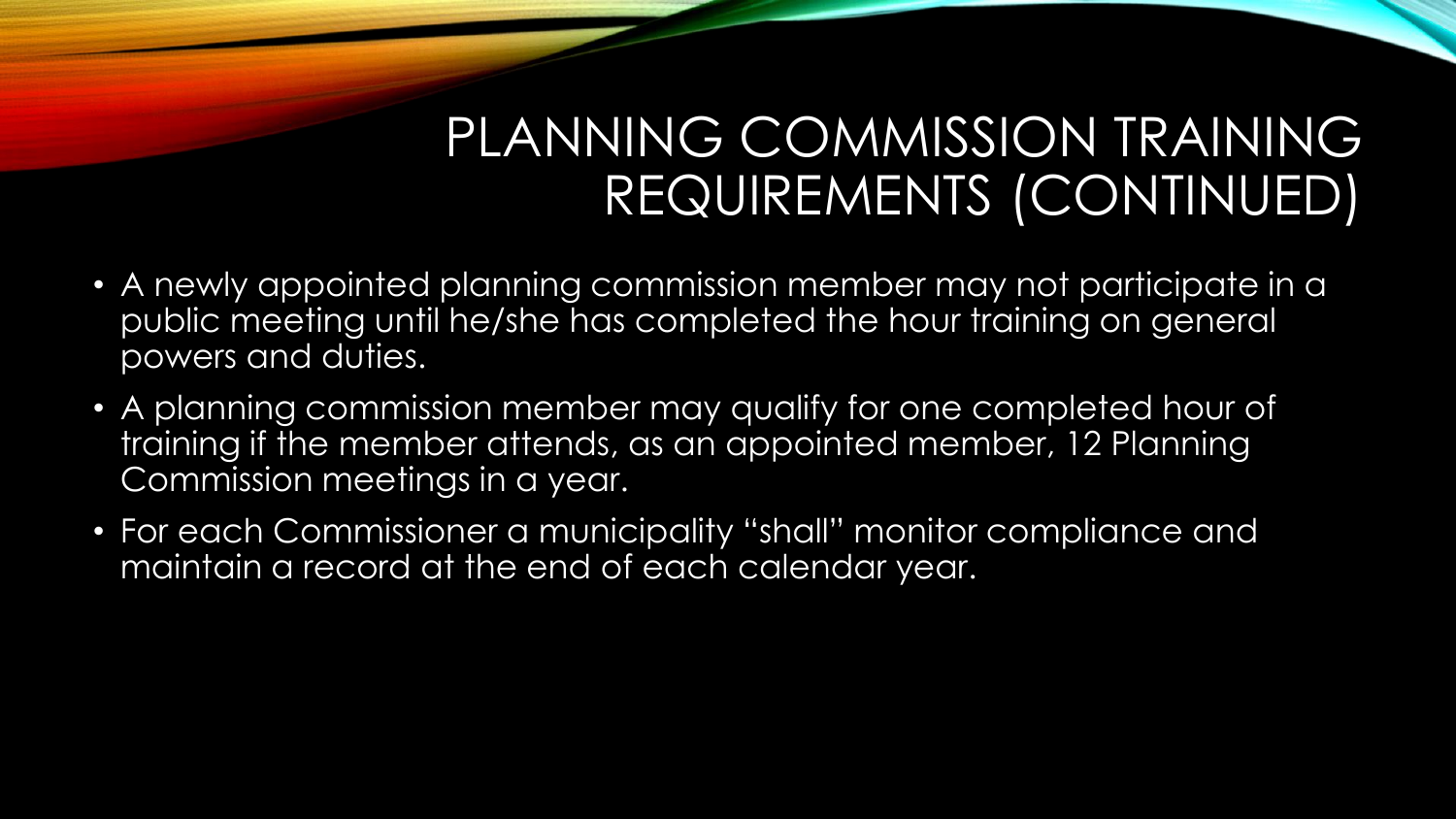# REGULATING SUBDIVISIONS

Why and How?

Greg Simonsen, Land Use Attorney, City of South Jordan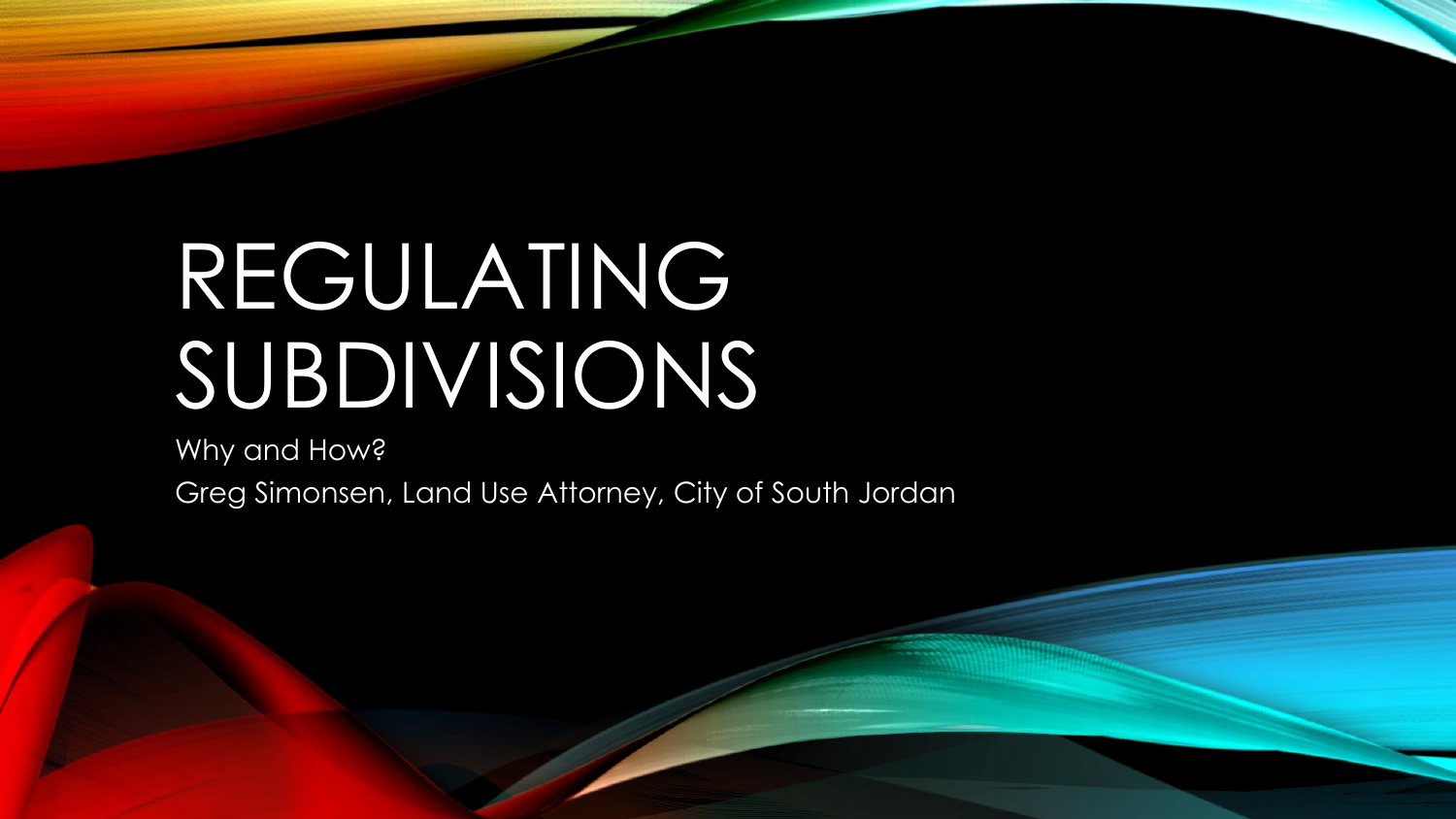THE VISION FOR WHERE WE LIVE, "SOUTH JORDAN IS A BALANCED COMMUNITY THAT PROVIDES A RANGE OF DESIRABLE HOUSING FORMS AND AMENITIES THAT APPEAL TO ALL STAGES OF LIFE AND LIFESTYLES."



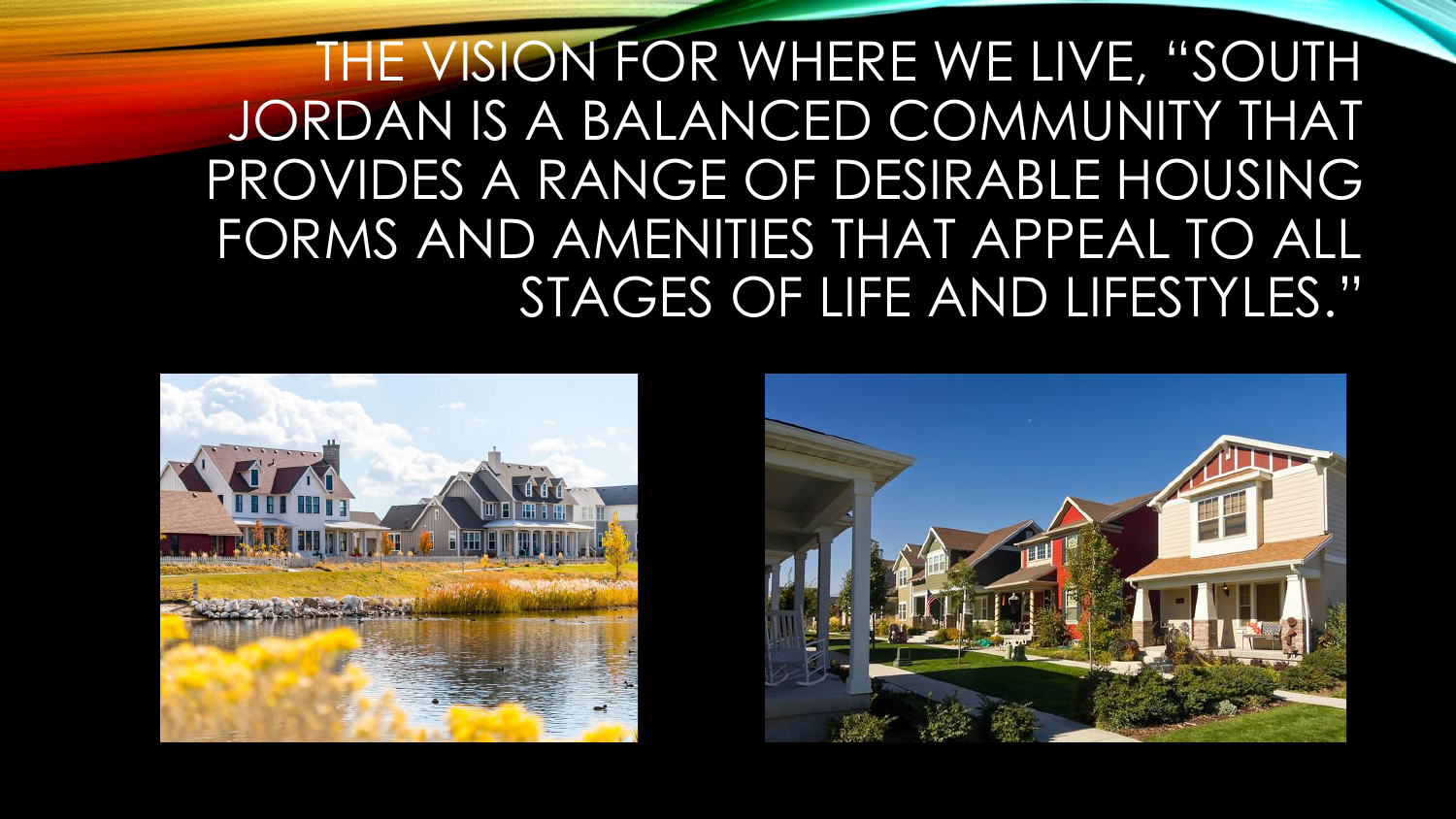### METES AND BOUNDS PROPERTY DESCRIPTIONS

• Typically the system uses physical features of the local geography, along with directions and distances, to define and describe the boundaries of a parcel of land. The boundaries are described in a running prose style, working around the parcel in sequence, from a point of beginning, returning to the same point. It may include references to other adjoining parcels (and their owners), and it, in turn, could also be referred to in later surveys. At the time the description is compiled, it may have been marked on the ground with permanent monuments placed where there were no suitable natural monuments.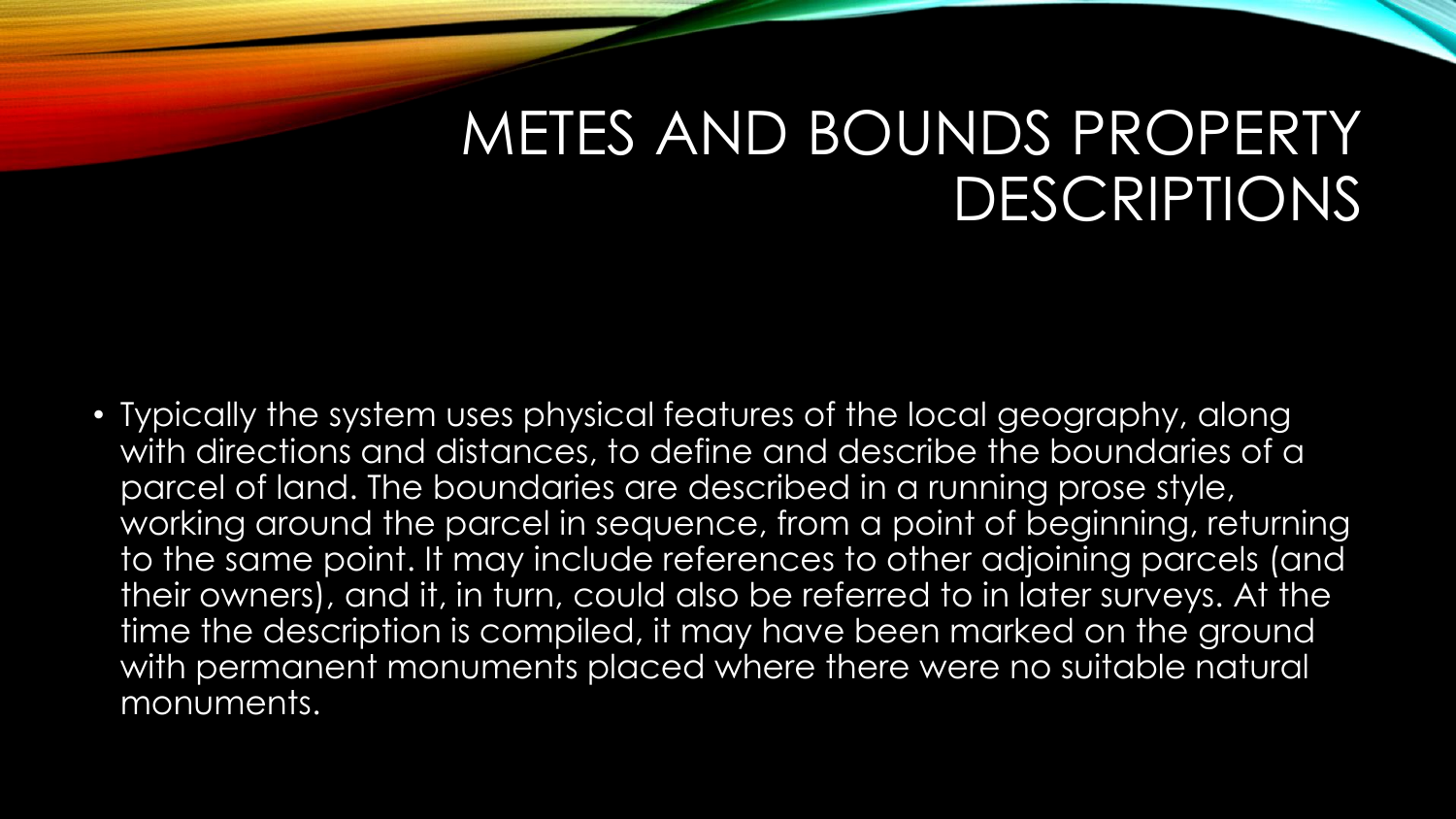# A RECIPE FOR LITIGATION

• Commencing at a point on the West Line of the Main Canyon road where the water pipeline belonging to W. Mont Ferry and E.S. Ferry crosses said West line (which said point is South 36° 49' West 600 feet, more or less, from the Northeast corner of the Northwest quarter of Section 35, Township 2 South, Range 3 East, Salt Lake Base and Meridian, and running thence Westerly along said water pipeline 130 feet, more or less to East Bank of creek; thence Southerly on creek 415 feet, Easterly 60 feet to the West side of the Main Canyon Road, Easterly on West side of road 110 feet more or less to beginning. Less right of way .58 acres sold to County for road.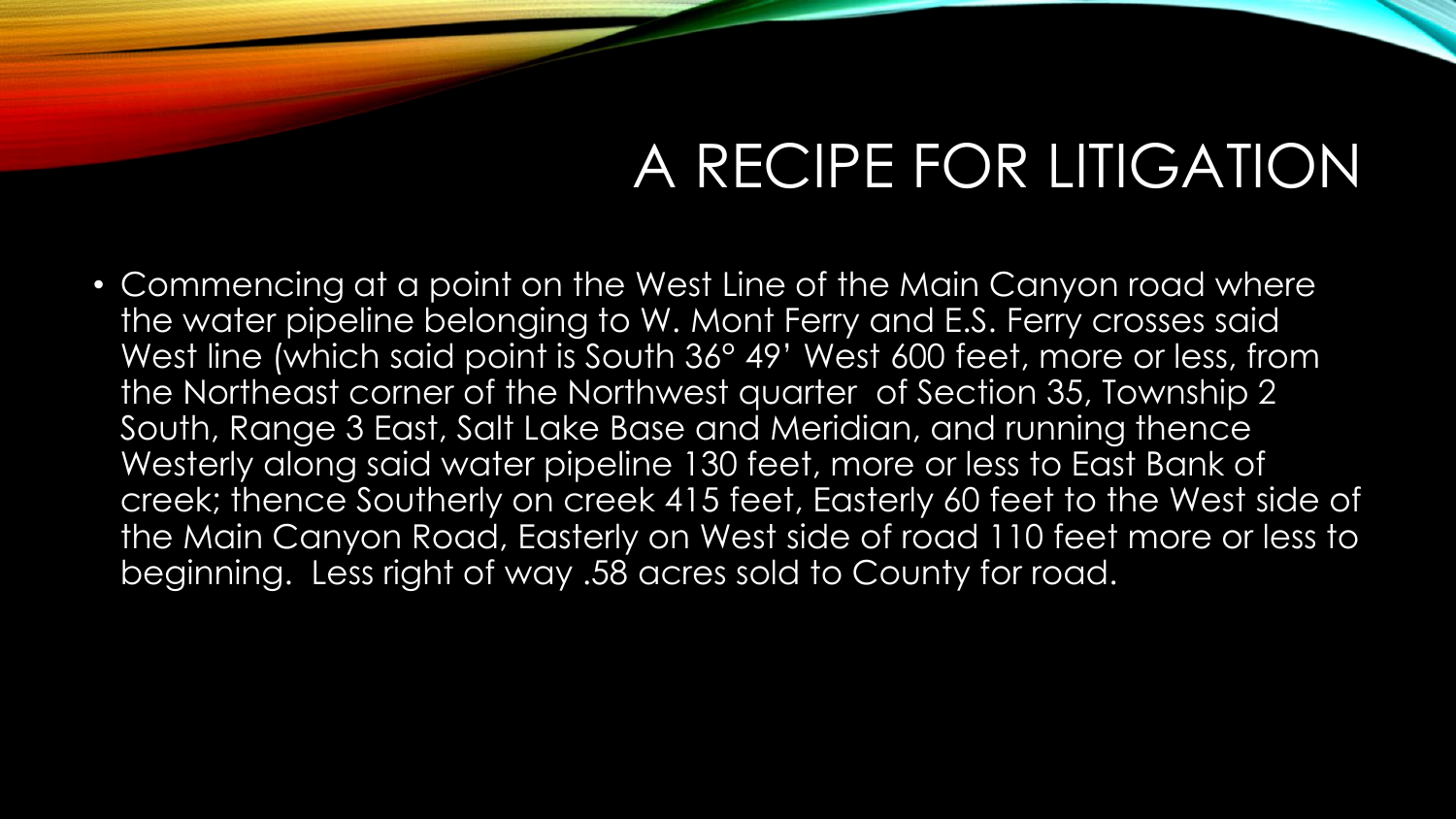### PURPOSES OF SUBDIVISION REGULATION

- A. Accurate Property Descriptions
- B. Ensures Compliance with General Plan and Zoning Ordinances
- C. Facilitates Development and Use of Real Property
- D. Provides Efficient Development and Delivery of Utilities and Services
- E. Helps Prevent Title Disputes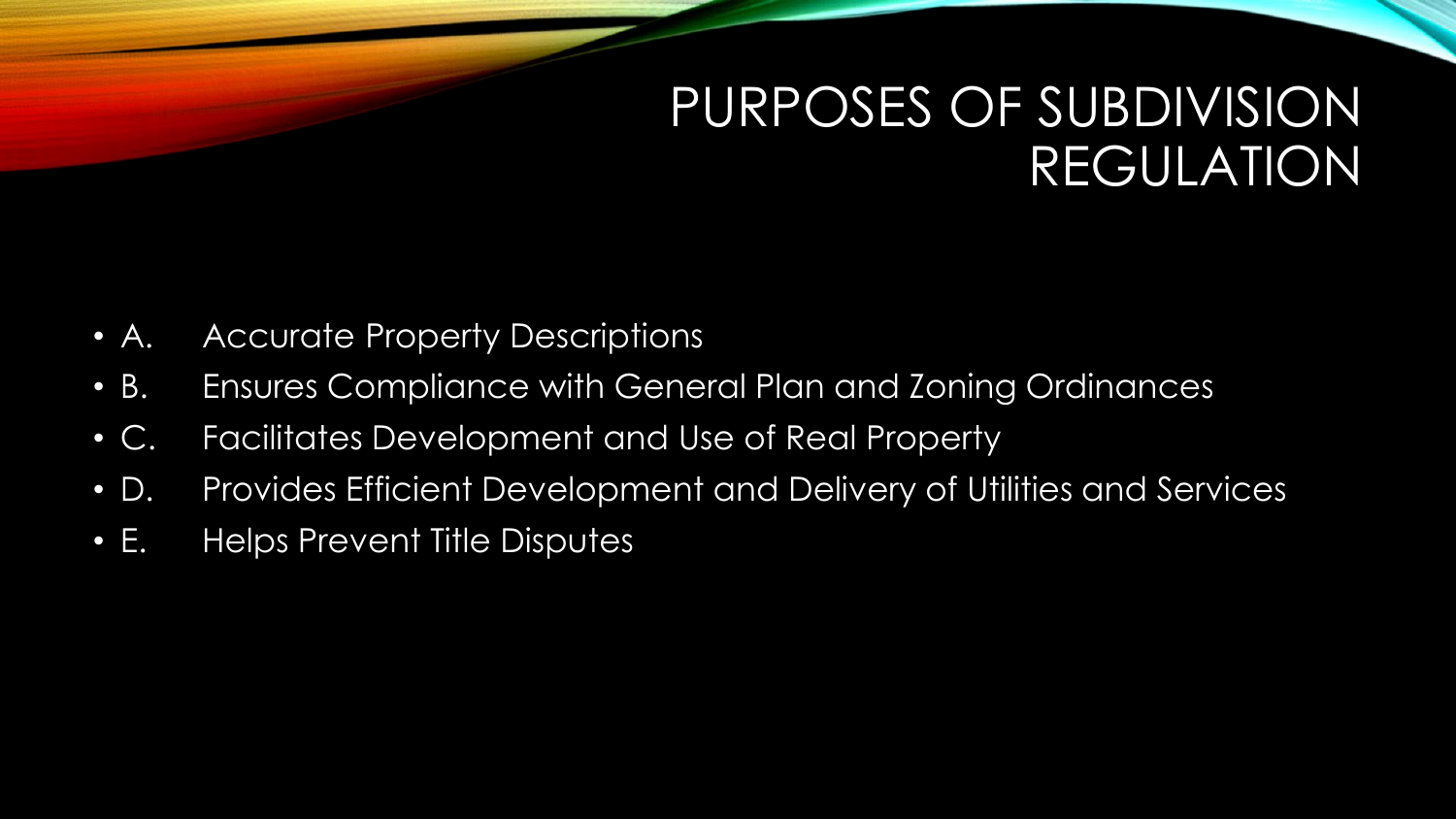# SUBDIVISION AS DEFINED IN THE UTAH CODE

- 10-9a-103 (65)
- "Subdivision" means any land that is divided, resubdivided, or proposed to be divided into two or more lots or the division of land for the purpose, whether immediate or future, for offer, sale, lease, or development either on the installment plan or upon any and all other plans, terms and conditions.
- A subdivision includes: "the division or development of land, whether by deed, metes and bounds description, devise or testacy, map, plat, or other recorded instrument, regardless of whether the division includes all or portion of a parcel or lot…"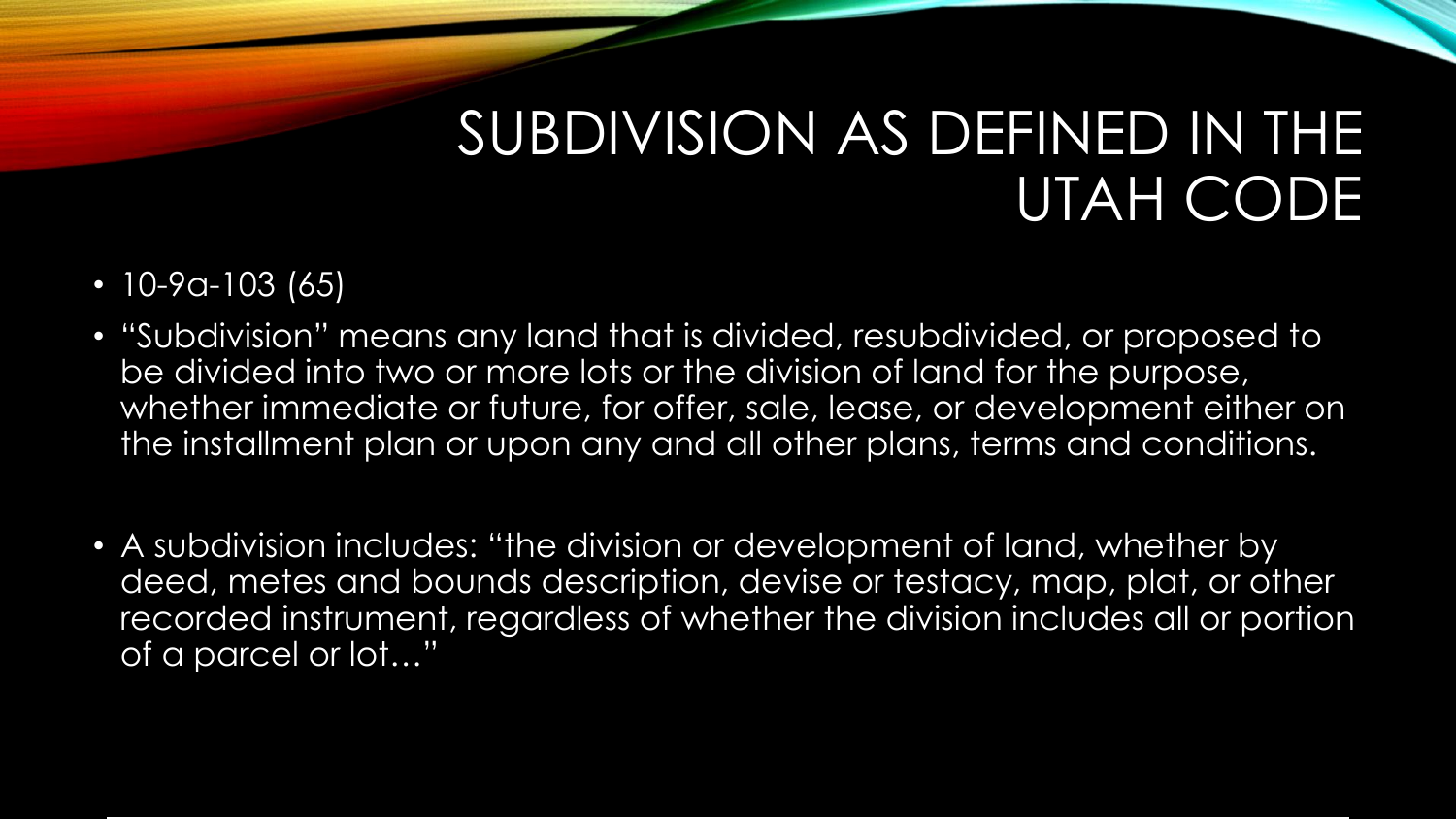# WHAT IS NOT A SUBDIVISION

-A bona fide division or partition of agricultural land for the purpose of joining one of the resulting separate parcels to a contiguous parcel of unsubdivided agricultural …

-A boundary line agreement between owners of adjoining land.

-A lot line adjustment.

-A road, street, or highway dedication plat.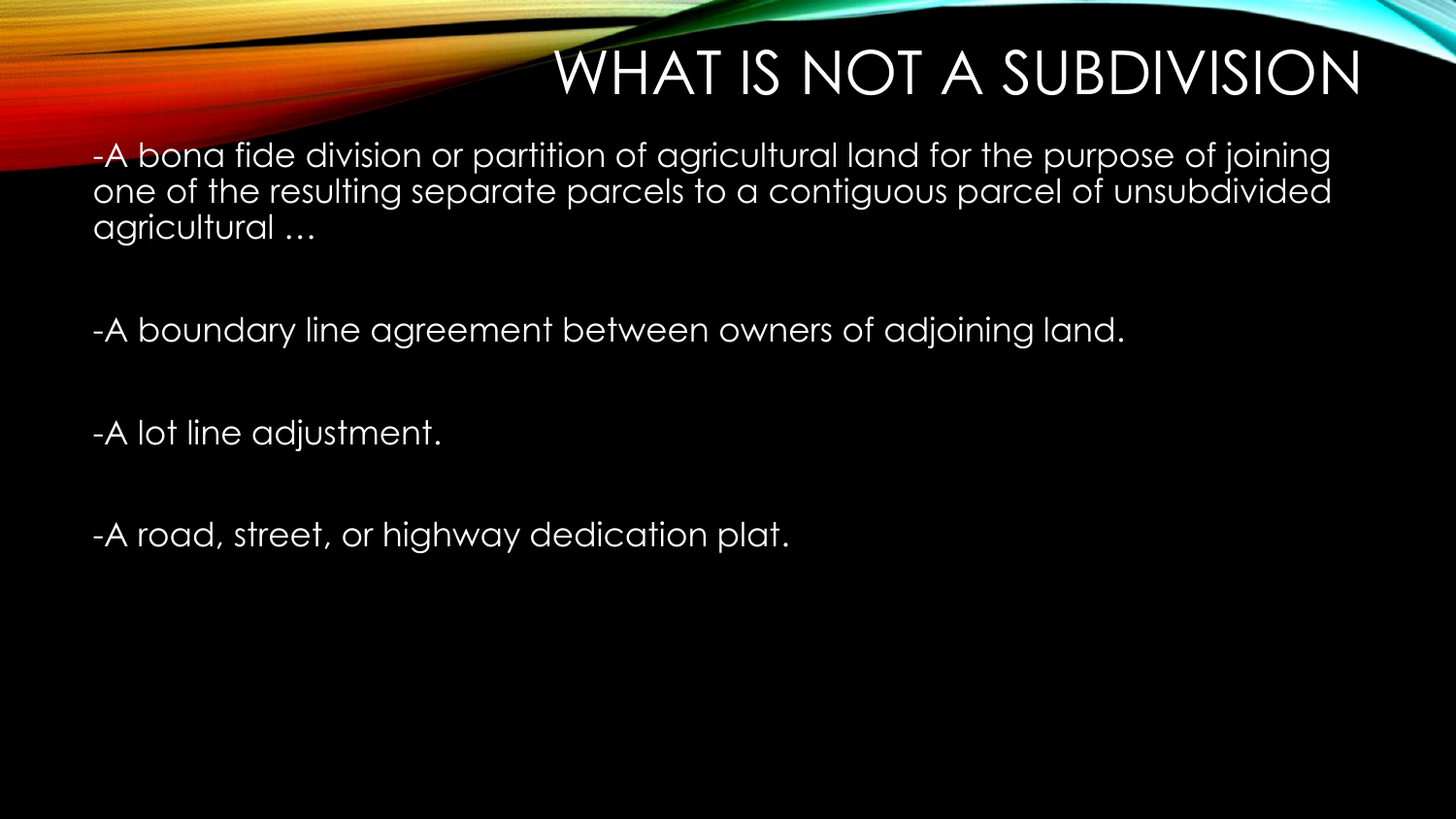# LUDMA PART 6 SUBDIVISIONS

- 10-9a-602
- (1) A Planning Commission Shall:
- (a) review and provide a recommendation to the legislative body on any proposed ordinance that regulates the subdivision of land in the municipality;
- …
- (c) hold a public hearing on the proposed ordinance before making the planning commission's final recommendation to the legislative body.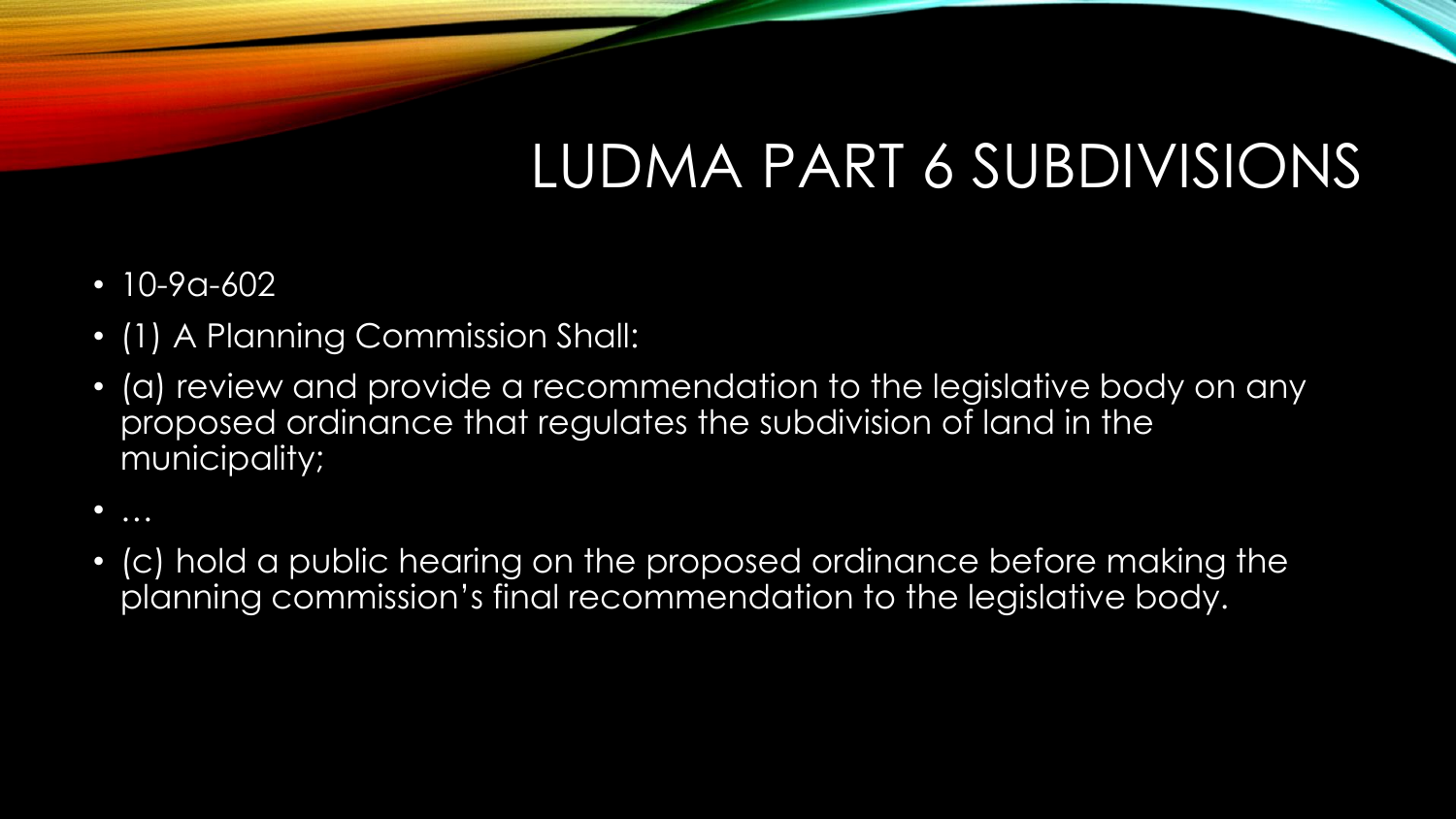# 10-9A-603 (2) UTAH CODE

- Unless exempt under 10-9a-605 or excluded from the definition of subdivision under 10-9a-103, whenever any land is laid out and platted the owner shall provide the City:
- A subdivision name
- Boundaries, course and dimensions of all of the parcels of ground divided, including proposed streets.
- The lot or unit reference, block or building reference, street or site address, street name or coordinate address, acerage or square footage for all parcels…
- Existing easments and rights way including utilities...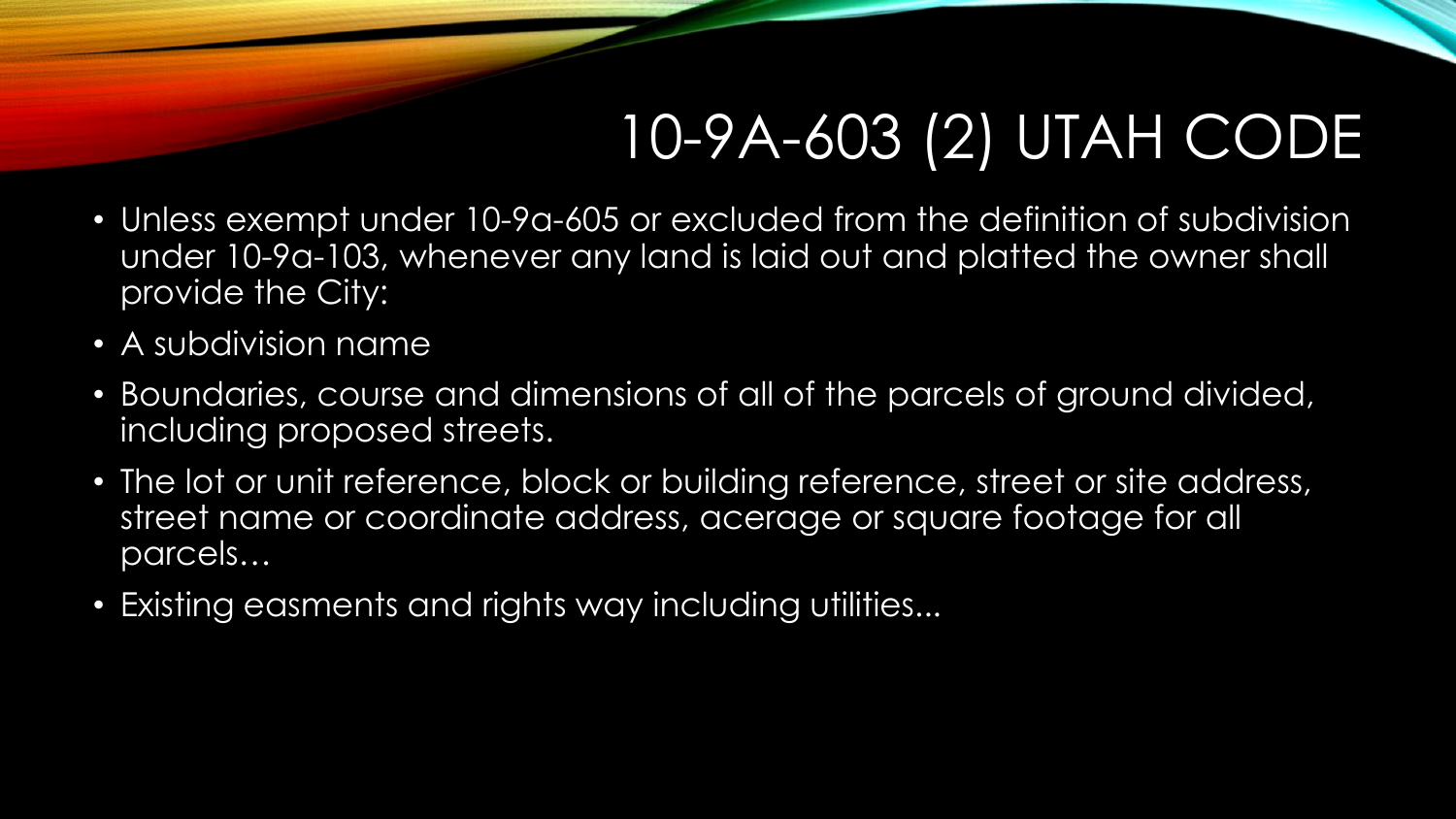# WHAT DOES OUR CITY REQUIRE?

- $\cdot$  16.10.020
- "All proposed subdivisions shall meet the review requirements outlined in this chapter and the requirements of the individual zone in which the subdivsion is proposed."
- 16.10.040 Preliminary Subdivision Plat Application
- "The owner or authorized agent of the property shall make application for preliminary subdivision review by electronic submittal to the Planning Department. Only complete applications, as determined by the Planning Director, will be reviewed by City Staff. The Planning Commission will review the application in a public hearing, which will not be scheduled without first satisfying all submittal requirements."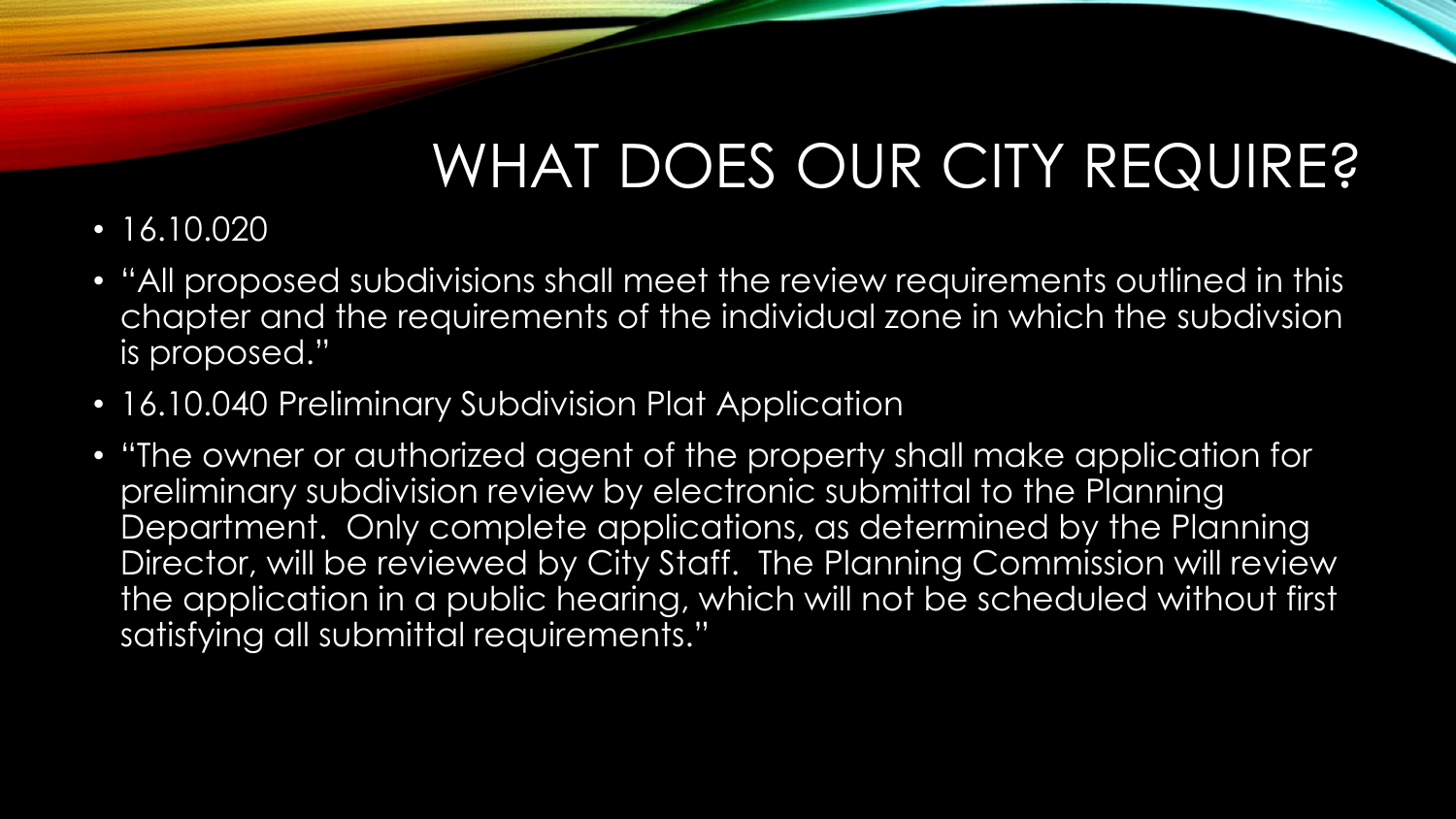### WHAT MUST THE APPLICANT SUBMIT? 16.10.040

- Owner's Affidavit
- Application Fee
- Plat of the subject parcels, the acreage and legal description of the area to be subdivided and boundaries of all parcels within 300 feet.
- An electronic copy of the subdivision plat and certified engineer drawings…showing the following:
	- 1. Names, addresses and phone numbers of applicant and engineer.
	- 2. Vicinity Map showing adjacent streets, parcels, lots, owners and buildings.
	- 3. Date scale, north arrow and name of the subdivision (approved by County).
	- 4. Property address, certified legal description, acreage, dimensions and tax id.
	- 5. Existing streets (with names) and right of way widths, buildings, culverts, bridges, waterways, irrigation ditches and systems, wells, springs, utilities, easements, rights of way, flood boundary, geologic hazards, fencing, parks, trails, open space, fire hydrants, streetlights, storm drain and sanitary sewer systems, soil conditions, topography, survey monuments, section lines and other infrastructure or improvements on or adjacent to the property.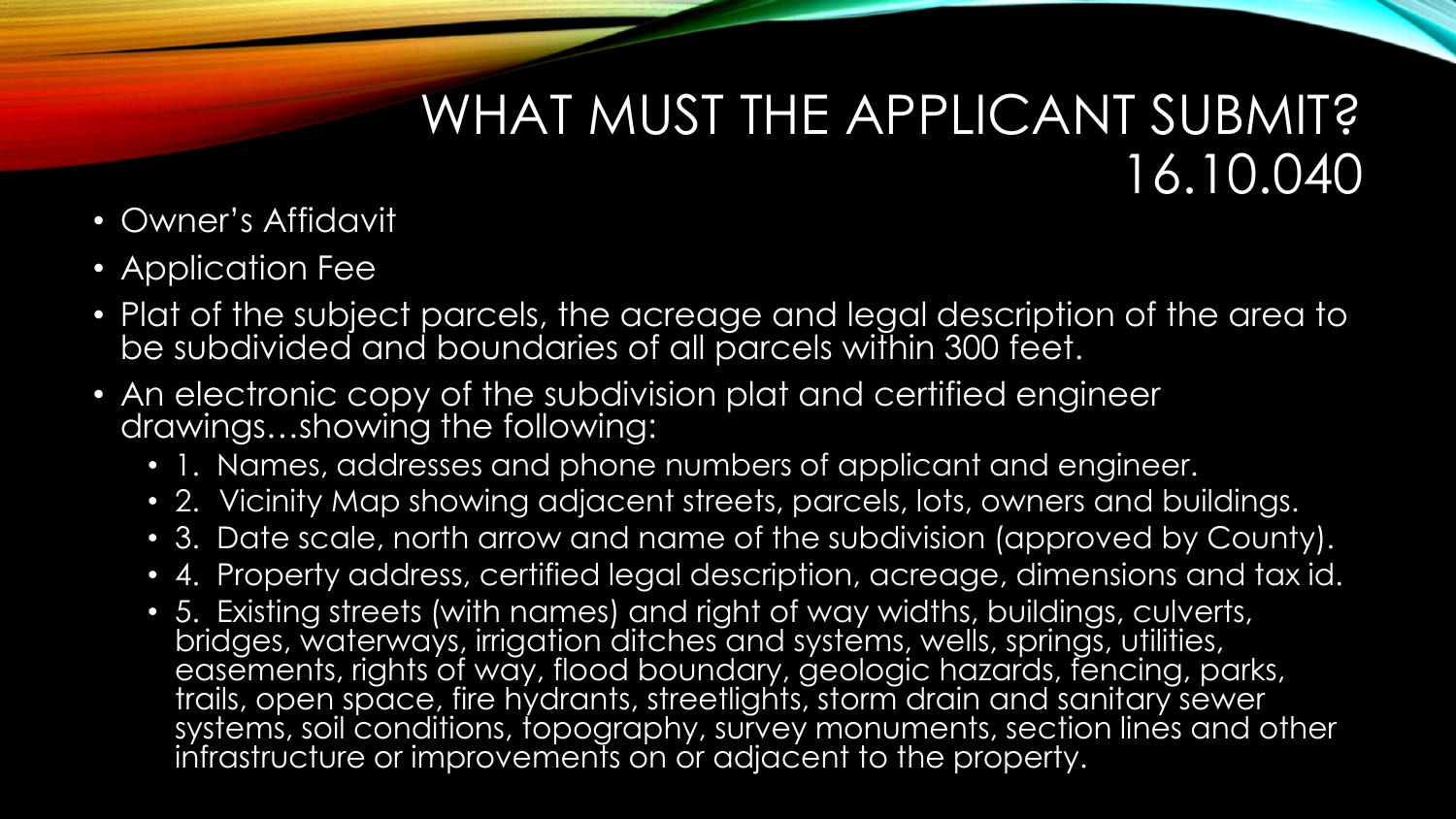# WHAT MUST THE APPLICANT SUBMIT? (16.10.040 CONTINUED)

6. Proposed subdivision boundary and dimensions, streets (with names and widths), lot layout, lot sizes and dimensions, phasing, gross lot density, curbs, gutters, park strips and landscaping, waterways, demolition, fire hydrants, streetlights, sidewalks, fencing, easements, parks, trails, open space, public land dedications, storm and subsurface drain systems (with protective covenants), detention and retention areas, flood boundary (fema approval required) sanitary sewer system, modifications to existing topography and infrastructure, culinary and secondary water systems, utilities, soil erosion and sedimentation control plan and any other infrastructure or improvements on or adjacent to the property.

8. Profile drawings of proposed buildings, streets, fences and other features relative to existing adjacent buildings, streets and features as directy the the City Engineer.

9. Grading Plans (with before and after contour lines)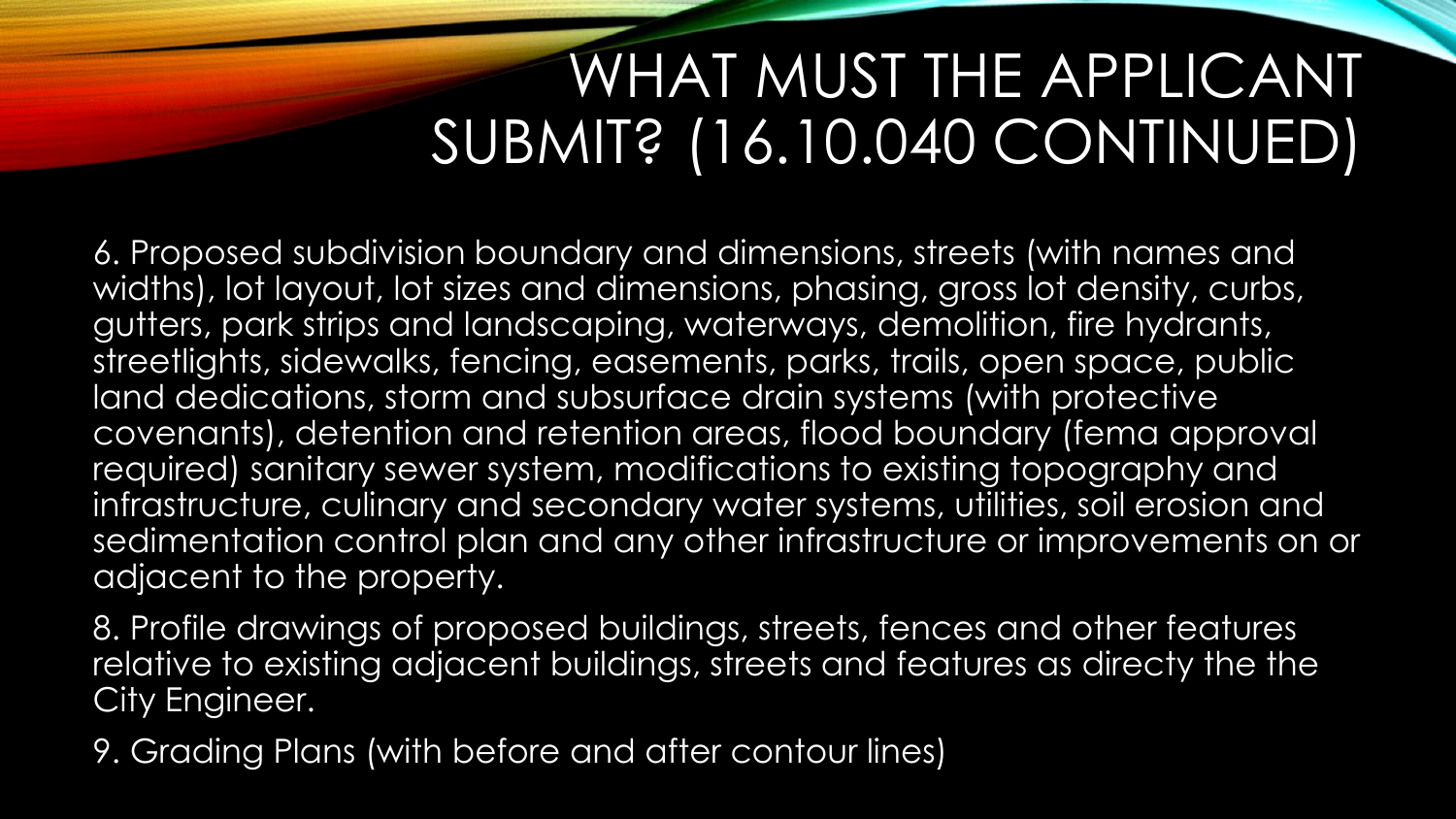# WHAT HAPPENS NEXT?

- 16.10.040 (F)
- "After a complete preliminary application has been filed with the City, the project will be scheduled for the next available Development Review Committee meeting. The committee members will visit the site and review the project. Comments and redline drawings from committee members will be returned to the applicant."
- 16.10.060
- "Once all application requirements have been met, redline corrections made, revised plans and plat submitted and City staff approval given, the preliminary subdivision plat application will be scheduled on the Planning Commission agenda for a public hearing at which public comment will be taken…. The Planning Commission shall receive public comment…. The Planning Commission may approve, approve with conditions or if the project does not meet City ordinances or sanitary sewer or culinary water requirements, deny the preliminary subdivision plat application."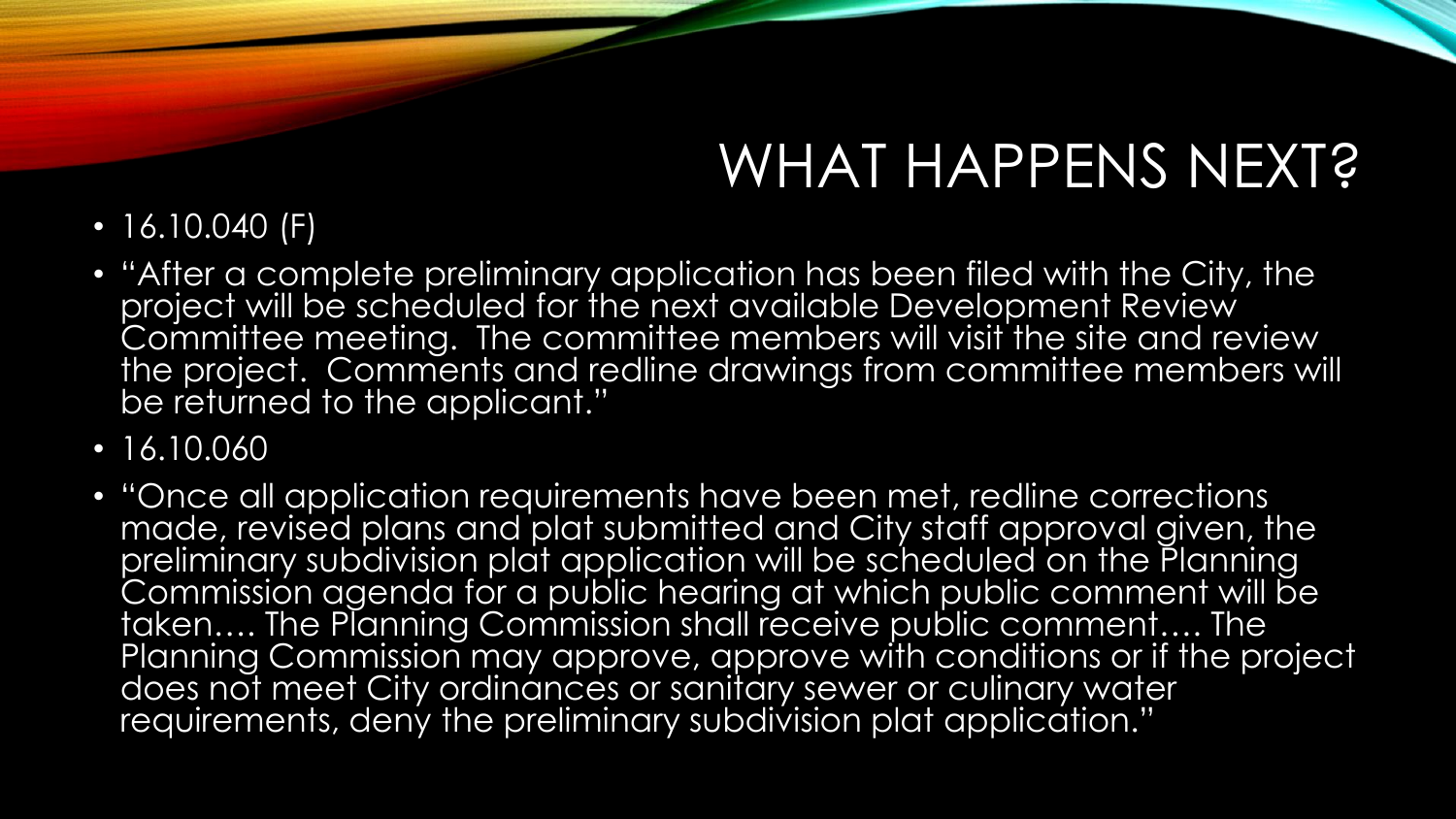### FINAL SUBDIVISION PLAT APPLICATION 16.10.080

• A final subdivision plat application shall be submitted electronically to the Planning Department for any proposed subdivision only after the Planning Commission has approved the preliminary subdivision plat. The City shall review the final subdivision plat application and may be discussed in a Development review Committee meeting. Any requirements of this section considered by the Planning Director or the City Engineer to be nonapplicable to a specific project may be waived or altered in writing by the City, except as required by State law. The final plat application shall consist of the following information: